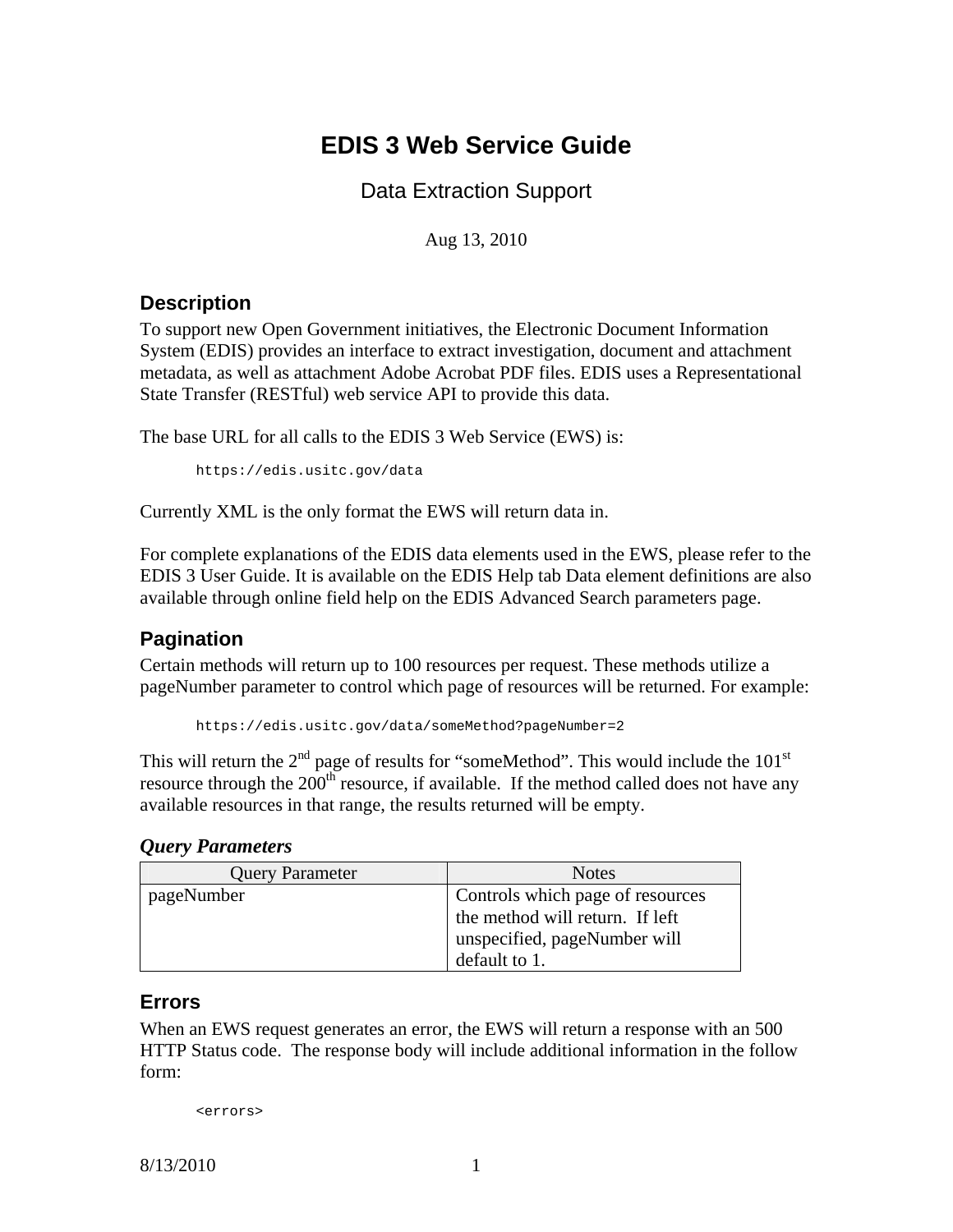```
 <error>Details about error condition</error> 
</errors>
```
## **Methods**

URIs listed below may include parameters embedded as URI path elements. For notation in this guide, parameters are identified with {}, for example:

https://edis.usitc.gov/data/someMethod/{parameterEmbeddedInPath}

## **Authentication**

The EWS allows users to request API methods anonymously. However, due to the sensitivity of the available data, anonymous requests have access to a limited set of data. At the time of publishing this guide, anonymous access is currently limited in the following ways:

- Can only access metadata for public, limited and confidential documents
- Can only access metadata for public, limited and confidential attachments
- Cannot download any attachments

Please note that these limitations can change without notice.

If a EWS request includes authentication information, and the authentication in valid, the EWS request will be executed with the user's full set of authorizations.

The EWS authentication is based on a valid EDIS 3 [\(https://edis.usitc.gov\)](https://edis.usitc.gov/) user account and works in the following manner:

- 1. A user with a valid EDIS 3 user account makes a request to the **Error! Reference source not found.** method detailed below.
- 2. The user creates an authentication token using the secret key returned in step 1 above.
- 3. Include the authorization token created in step 2 above as the value for an HTTP Authorization header in an EWS request. If verified, that EWS request will be executed with the permissions authorized for the associated user account.

## **Secret Key**

The following URIs return a secret key that can be used for authenticating subsequent EDIS WS requests. The secret key uses the submitters currently username and password in EDIS for validation. The user account must remain active in EDIS to be used with the EWS. The resulting secret key must then be hashed and passed back to the EWS as a authentication string.

#### *URI Structure*

| URL                     | Method      | Notes                       |
|-------------------------|-------------|-----------------------------|
| $/secretKey/{username}$ | <b>POST</b> | Active EDIS login username. |

### *Post Parameters*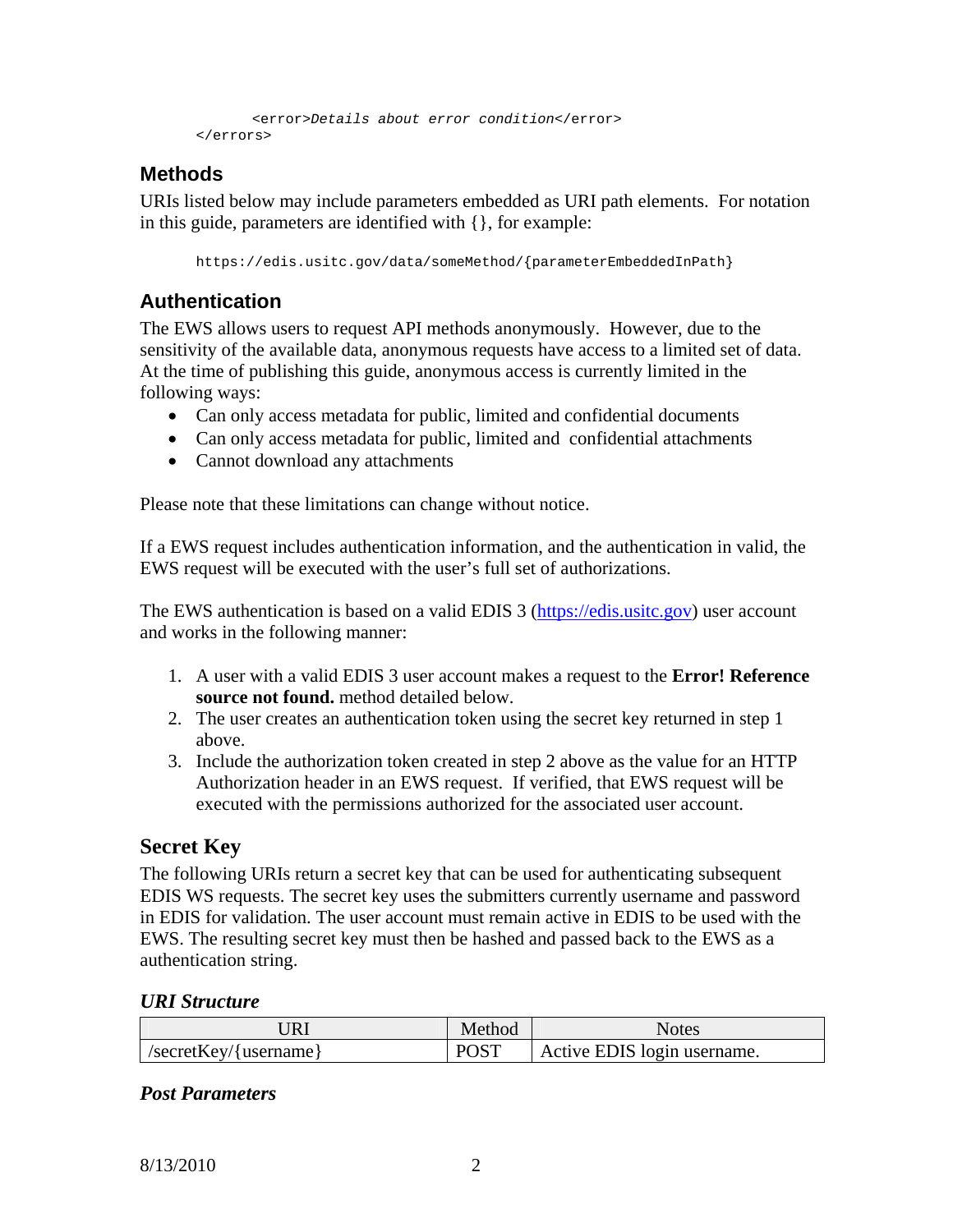| <b>Query Parameter</b> | <b>Notes</b>                        |
|------------------------|-------------------------------------|
| password               | Password for user specified in URI. |

#### *Pagination*

Does not support pagination.

### *Request Example*

To obtain the secret key, the EDIS Username and corresponding password are posted with the secretKey command. In this example, the password is provided as a POST data parameter and the username is part on the URL.

If the password contains '&' or '%' these may need to be properly escaped within the parameter string.

… -d "password=JDoe1234" https://edis.usitc.gov/data/secretKey/JDoe

### *Results Example*

```
<results> 
   <secretKey>fbd45fca08df0d04dd3959769089ebbdd8957aff</secretKey> 
</results>
```
## **Authentication Token**

The authentication token is the value passed to the EWS as an HTTP Authorization header as part of an EWS request. It identifies the user issuing the request and includes the user's secret key<sup>[1](#page-2-0)</sup>.

The following is pseudo-code that shows how to create the authentication token:

```
RawAuthenticationToken = username + ":" + secretKey 
AuthenticationToken = "Basic" + " " + Base64(RawAuthenticationToken)
```
The AuthenticationToken is generated by Base64 encoding the RawAuthenticationToken.

#### <span id="page-2-1"></span>*Authentication Token Value Example*

Given a username of "TestUser" and a secretKey of "981234972389473874837asdf" the Authentication Token would be created as follows:

```
RawAuthenticationToken = "TestUser" + ":" + "981234972389473874837asdf" 
AuthenticationToken = "Basic" + " " + Base64(RawAuthenticationToken)
```
The value of the RawAuthenticationToken should be:

 $\overline{a}$ 

<span id="page-2-0"></span><sup>&</sup>lt;sup>1</sup> All EWS requests are issued over HTTPS, limiting the chances that a secret key can be compromised. In the future the EWS may move to using a **HMAC** authentication scheme.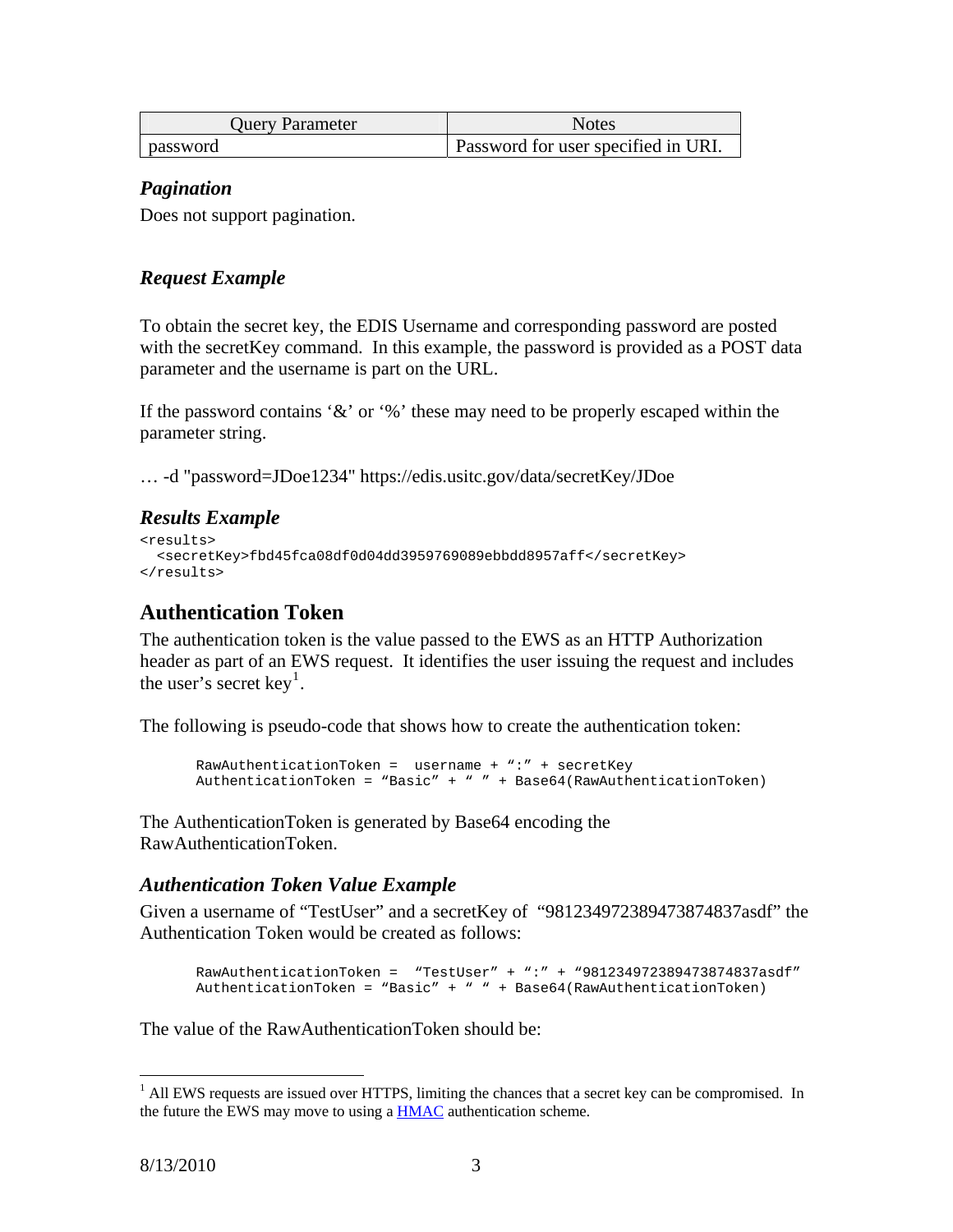"TestUser:981234972389473874837asdf"

The value of the resulting AuthenticationToken should be:

```
"Basic VGVzdFVzZXI6OTgxMjM0OTcyMzg5NDczODc0ODM3YXNkZg=="
```
## **Authorization Header**

To authenticate an EWS request, the request must include a valid HTTP Authorization header. The Authorization header has the following form:

Authorization:AuthenticationToken

The Authorization Header for the Authentication Token created in "[Authentication Token](#page-2-1)  [Value Example](#page-2-1)" above would be as follows:

Authorization:Basic VGVzdFVzZXI6OTgxMjM0OTcyMzg5NDczODc0ODM3YXNkZg==

### **Investigation**

The following URIs return a list of investigations.

#### *URI Structure*

| URI                                  | Method     | <b>Notes</b>                          |
|--------------------------------------|------------|---------------------------------------|
| investigation                        | <b>GET</b> |                                       |
| /investigation/{investigationNumber} | <b>GET</b> | Returns a list of investigations with |
|                                      |            | a matching investigation number.      |
| /investigation/{investigation        | <b>GET</b> | Returns a list of investigations with |
| number }/{investigationPhase}        |            | a matching investigation number       |
|                                      |            | and investigation phase.              |

#### *Optional Query Parameters*

| <b>Query Parameter</b> | <b>Notes</b>                                                       |
|------------------------|--------------------------------------------------------------------|
| investigationType      | Entire string for investigation Type must be<br>specified, such as |
|                        | Industry%20and%20Economic%20Analysis                               |
| investigationStatus    | Values are Preinstitution, Active, Inactive,                       |
|                        | Cancelled.                                                         |

#### *Pagination*

Supports pagination.

#### *Request Example*

Example: Find investigations with an investigation number of 731-1103:

<https://edis.usitc.gov/data/investigation/731-1103>

Example: Find investigation 731-1103 Final phase:

<https://edis.usitc.gov/data/investigation/731-1103/final>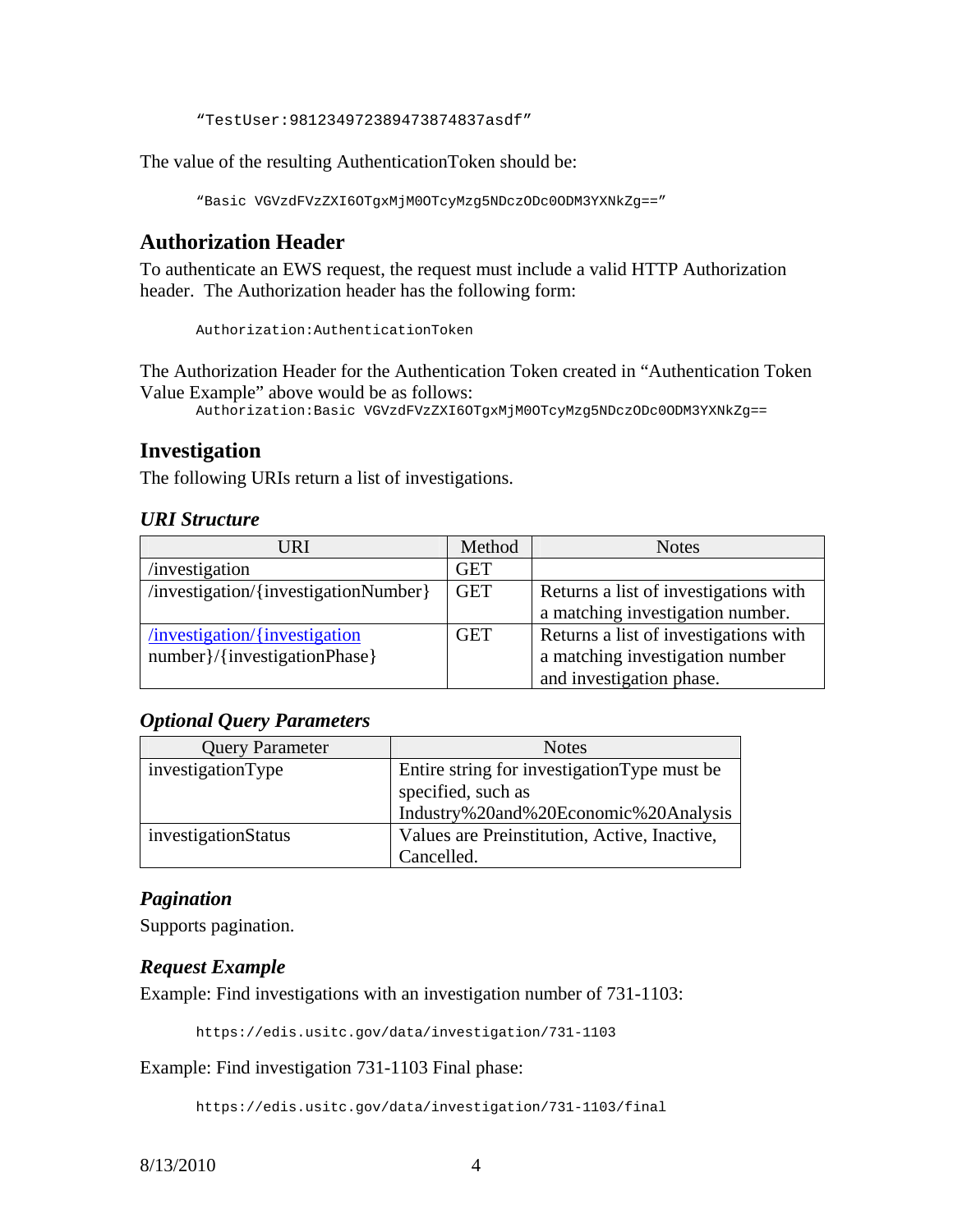Examples: Find all active investigations:

```
https://edis.usitc.gov/data/investigation?investigationstatus=Active
```
## *Results Example*

```
<results> 
  <investigations> 
     <investigation> 
       <investigationNumber>111-123</investigationNumber> 
      <investigationPhase>Final</investigationPhase> 
      <investigationStatus>Active</investigationStatus> 
      <investigationTitle>Certain RESTful Web Services</investigationTitle> 
      <investigationType>Import Injury</investigationType> 
      <documentListUri> 
     https://edis.usitc.gov/data/document?investigationNumber=111-
     123&investigationPhase=Final 
      </documentListUri> 
     </investigation> 
     <investigation>…</investigation> 
  <investigations> 
</results>
```

| <b>Result Element</b> | <b>Notes</b>                        |
|-----------------------|-------------------------------------|
| investigationNumber   | such as 337-406                     |
| investigationPhase    | such as Violation, Preliminary,     |
|                       | Final, Review2                      |
| investigationStatus   | such as PreInstitution, Active,     |
|                       | Inactive, Cancelled                 |
| investigationTitle    | Investigation Title associated with |
|                       | the Investigation Number            |
| investigationType     | such as Import Injury, Sec 337,     |
|                       | Industry and Economic Analysis,     |
|                       | Byrd Amendment, Rule Making, or     |
|                       | Tariff Affairs & Trade Agreements.  |
| documentListUri       | provides the URI that returns       |
|                       | document data for a given           |
|                       | investigation                       |

## **Document**

The following URIs return a list of documents.

#### *URI Structure*

| JRI                          | Method     | <b>Notes</b>                     |
|------------------------------|------------|----------------------------------|
| /document                    | <b>GET</b> |                                  |
| $\sqrt{document}/[document]$ | <b>GET</b> | Returns a single document with a |
|                              |            | matching document ID.            |

## *Optional Query Parameters*

| <b>L</b><br>ameter<br>ΉГ<br>$\cdots$ |
|--------------------------------------|
|--------------------------------------|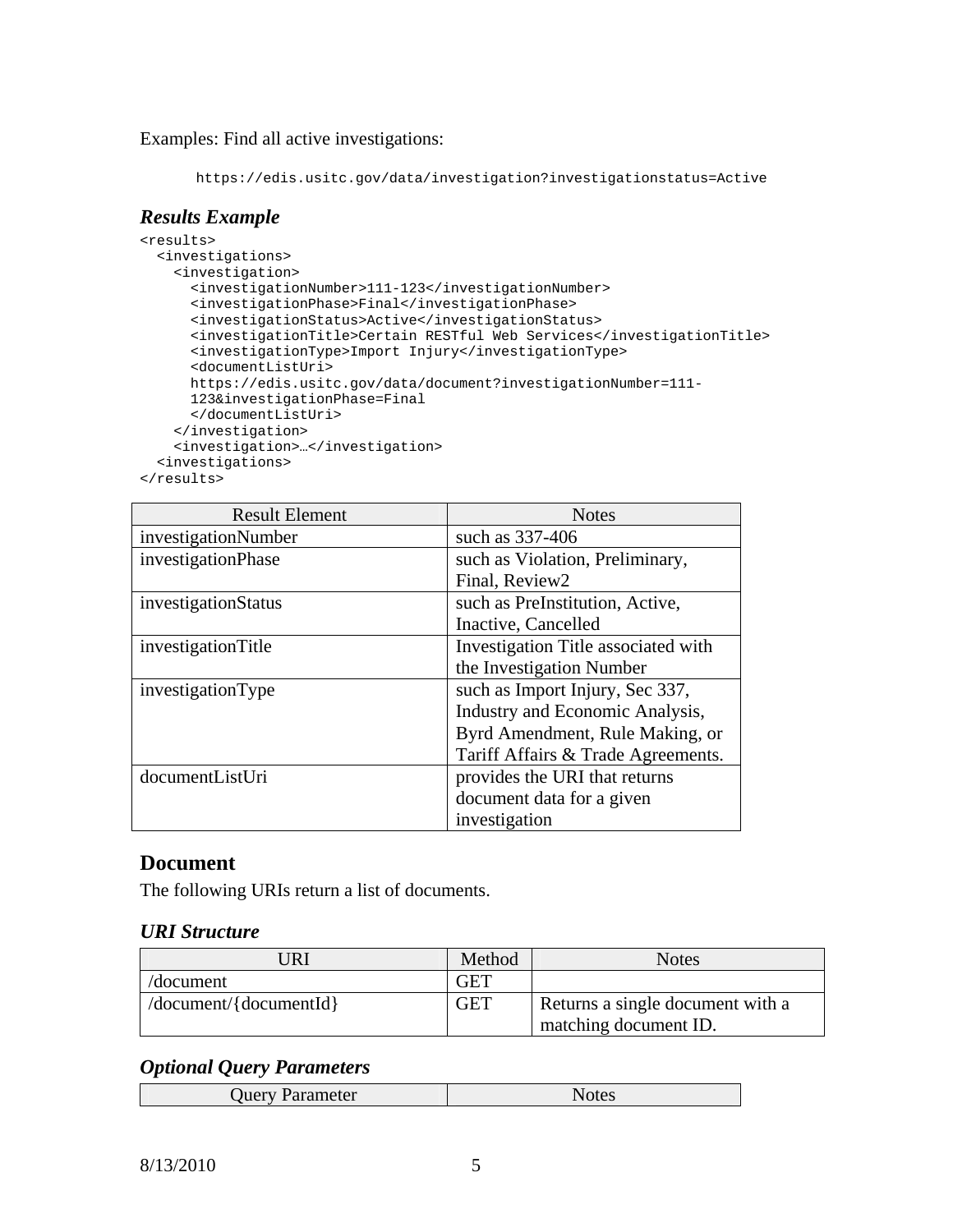| investigationNumber | Investigation number in EDIS          |
|---------------------|---------------------------------------|
|                     | format can be specified. Partial      |
|                     | InvestigationNumbers may be           |
|                     | specified.                            |
| investigationPhase  | Specify any EDIS                      |
|                     | investigationPhase such as Review2    |
| documentType        | The complete document Type must       |
|                     | be specified. Partial strings are not |
|                     | allowed.                              |
| firmOrg             | Any words of the complete Firm        |
|                     | Organization name may be              |
|                     | provided. Each word is treated as an  |
|                     | OR search.                            |
| securityLevel       | Enter an EDIS security level such     |
|                     | as Public to retrieve only Public     |
|                     | metadata                              |

#### *Pagination*

Supports pagination.

#### *Request Example*

Example: Find the second set of 100 document resources in investigation 731-1103 Final:

```
https://edis.usitc.gov/data/document?investigationNumber=731-
1103&investigationPhase=Final&pagenumber=2
```
Example: Find all documents that are of document type 'Questionnaire – Purchaser':

```
https://edis.usitc.gov/data/document?documentType=Questionnaire%20-
%20Purchaser
```
Example: Find documents in 731-1103 with document type of 'Questionnaire – Purchaser':

```
https://edis.usitc.gov/data/document?investigationNumber=731-
1103&documentType=Questionnaire%20-%20Purchaser
```
### *Results Example*

```
<results> 
  <documents> 
    <document> 
      <id>111112</id> 
      <documentType>Other</documentType> 
      <documentTitle>RESTful Pre-Trial Statement</documentTitle> 
      <securityLevel>Confidential</securityLevel> 
      <investigationNumber>111-123</investigationNumber> 
      <investigationPhase>Final</investigationPhase> 
      <investigationStatus>Active</investigationStatus> 
      <investigationTitle>Certain RESTful Web Services</investigationTitle> 
      <investigationType>Import Injury</investigationType> 
      <firmOrganization>Ruggles and Ruggles</firmOrganization>
```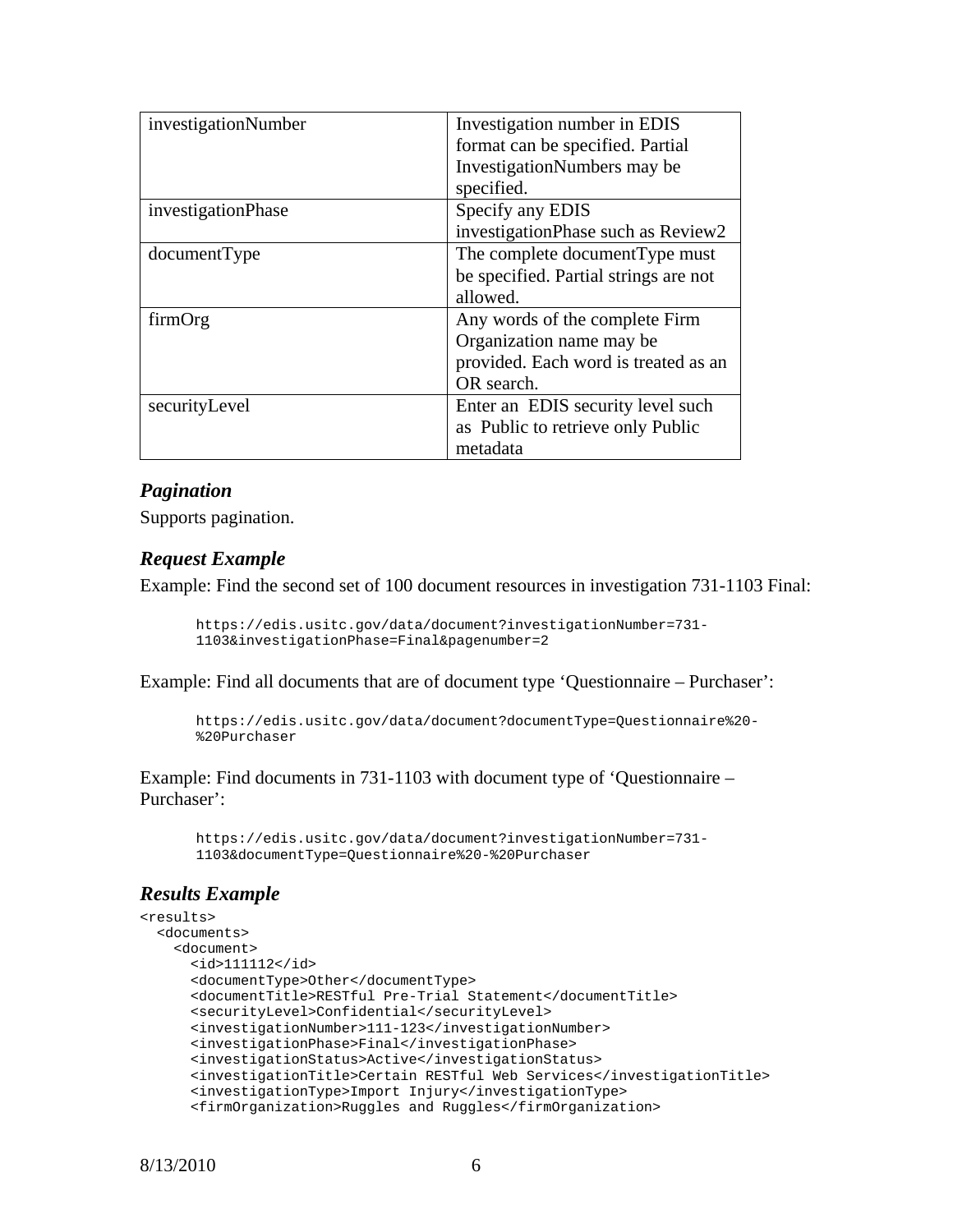```
<filedBy>Ray Guy</filedBy> 
    <onBehalfOf>RESTful Enterprises, Ltd.</onBehalfOf> 
    <documentDate>2005-01-25 00:00:00.0</documentDate> 
    <officialReceivedDate>2005-01-25 00:00:00.0</officialReceivedDate> 
    <attachmentListUri>https://edis.usitc.gov/data/attachment/111112</attachm
   entListUri> 
  </document> 
  <document>…</document> 
</documents>
```
</results>

| <b>Result Element</b> | <b>Notes</b>                                  |
|-----------------------|-----------------------------------------------|
| id                    | unique ID number for the document in          |
|                       | <b>EDIS</b>                                   |
| documentType          | identifies the type of document, such as      |
|                       | 'Action Request' or 'Correspondence -         |
|                       | USITC'                                        |
| documentTitle         |                                               |
| securityLevel         | identifies the security level of the document |
| investigationNumber   | such as 337-406                               |
| investigationPhase    | such as Violation, Preliminary, Final         |
|                       |                                               |
| investigationStatus   | such as PreInstitution, Active, Inactive,     |
|                       | Cancelled                                     |
| investigationTitle    | Investigation Title associated with the       |
|                       | <b>Investigation Number</b>                   |
| investigationType     | such as Import Injury, Sec 337, Industry and  |
|                       | Economic Analysis, Byrd Amendment and         |
|                       | <b>Rule Making</b>                            |
| firmOrganization      | name of the Firm filing the document          |
| filedBy               | attorney filing the document                  |
| onBehalfOf            | Company being represented on the filing; or   |
|                       | the Office for internal USITC filings         |
| documentDate          | date the document was authored or signed      |
| officialReceivedDate  | date the document was provided to the         |
|                       | <b>USITC Dockets Office</b>                   |
| attachmentListUri     | provides the URI that returns attachment      |
|                       | data for the given investigation              |

## **Attachment Metadata**

The following URI returns a list of attachments.

#### *URI Structure*

| JRI                      | Method | <b>Notes</b>                  |
|--------------------------|--------|-------------------------------|
| /attachment/{documentId} | GET    | Returns attachment data for a |
|                          |        | document with a matching      |
|                          |        | document ID.                  |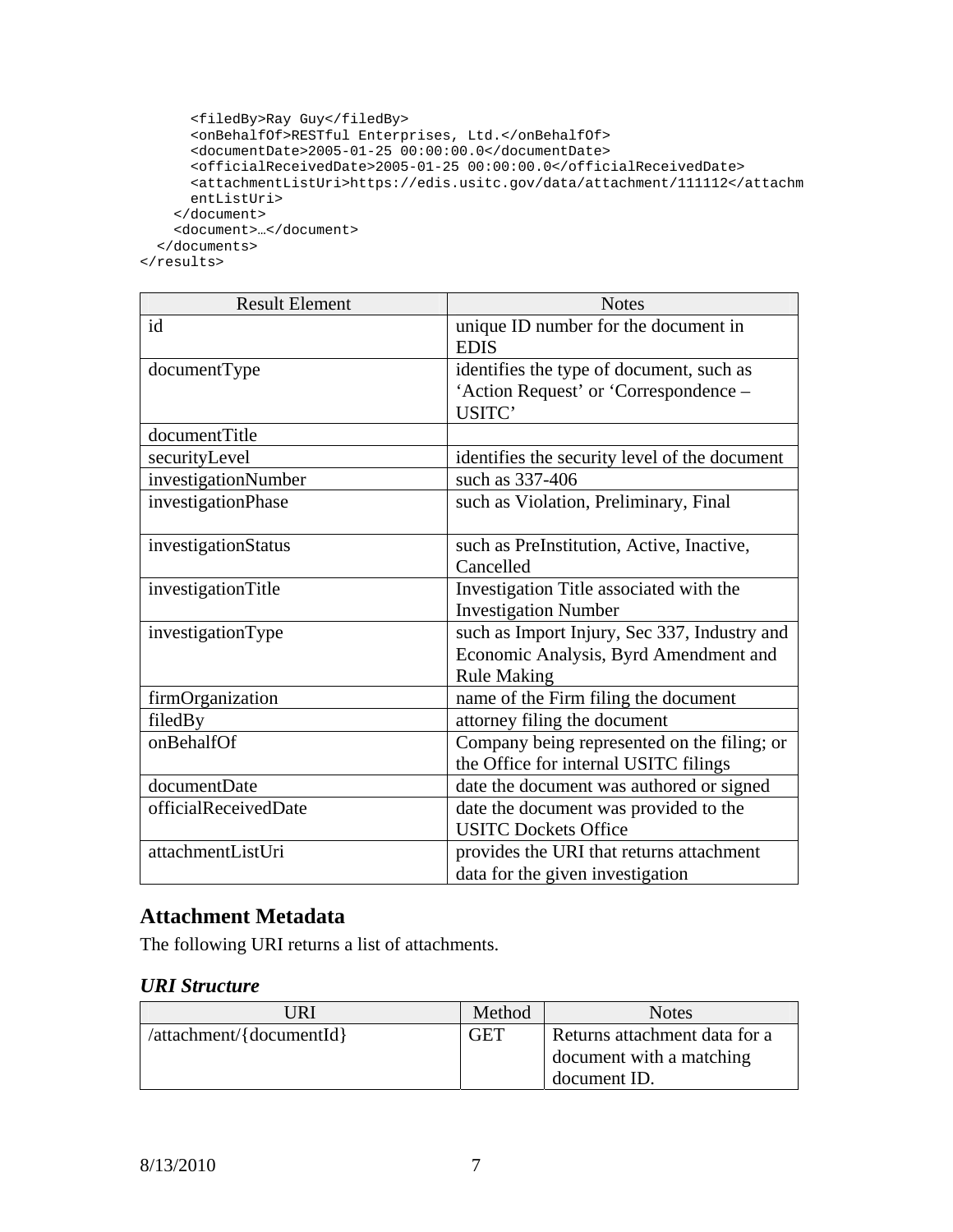### *Optional Query Parameters*

None

## *Pagination*

Does not support pagination.

## *Request Example*

https://edis.usitc.gov/data/attachment/111112

## *Results Example*

```
<results> 
  <attachments> 
    <attachment> 
     <id>654321</id> 
      <documentId>111112</documentId> 
     <title>RESTful Q&A</title> 
     <fileSize>8112</fileSize> 
     <originalFileName>\\mopey\prodimages\a7f\61BAF6</originalFileName> 
     <pageCount/> 
      <createDate>2005-01-24 00:00:00.0</createDate> 
     <lastModifiedDate/> 
     <downloadUri>https://edis.usitc.gov/data/download/111112/654321</download
     Uri> 
    </attachment> 
    <attachment>…</attachment> 
  </attachments> 
</results>
```

| <b>Result Element</b> | <b>Notes</b>                                |
|-----------------------|---------------------------------------------|
| id                    | unique ID number for the attachment in      |
|                       | <b>EDIS</b>                                 |
| documentId            | unique ID number for the document in        |
|                       | EDIS that the attachment is associated with |
| title                 | Attachment title                            |
| fileSize              | Size of the attachment's PDF document in    |
|                       | bytes                                       |
| originalFileName      | Filename as uploaded into EDIS.             |
| pageCount             | Pages in the attachment                     |
|                       |                                             |
| createDate            | Original upload date                        |
| lastModifiedDate      | Last file edit date. This may indicate the  |
|                       | time the file was OCR'd, not necessarily    |
|                       | last textual edit of the content.           |
| downloadUri           | provides the URI that returns the           |
|                       | attachment's PDF document                   |

## **Attachment Document**

The following URI returns the PDF for the given attachment.